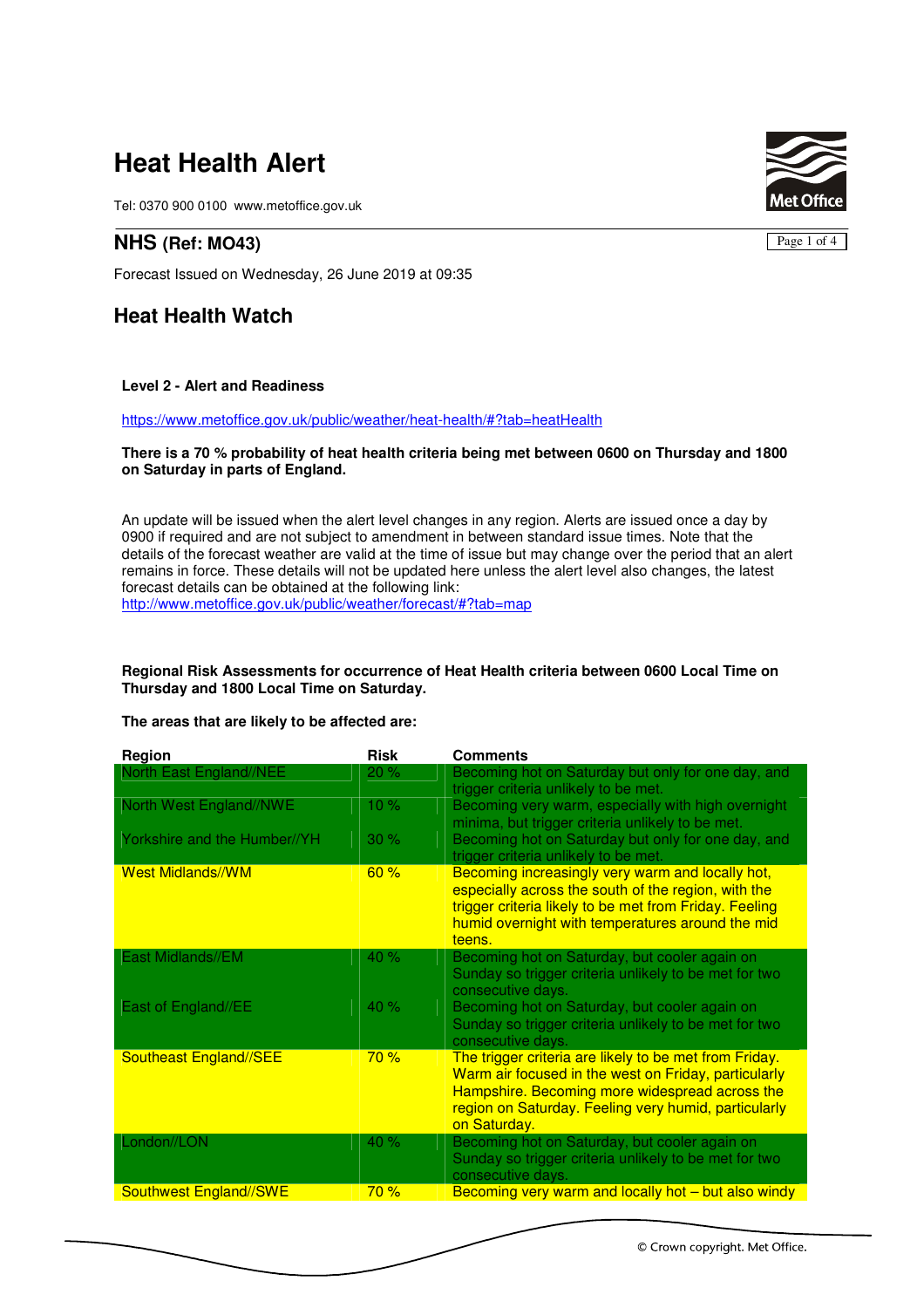

## Page 2 of 4

in places. Trigger criteria is most likely to be met in sheltered urban areas such as Exeter and Western coastal areas such as Bude from Thursday. Feeling very humid, particularly on Saturday.

General Comments:- Very warm or hot conditions are expected in the west of the country over the next few days, with these warmer conditions moving eastwards into the weekend. Cooler conditions are then expected from Sunday onwards. Trigger criteria are most likely to be met in southern areas between Friday and Saturday.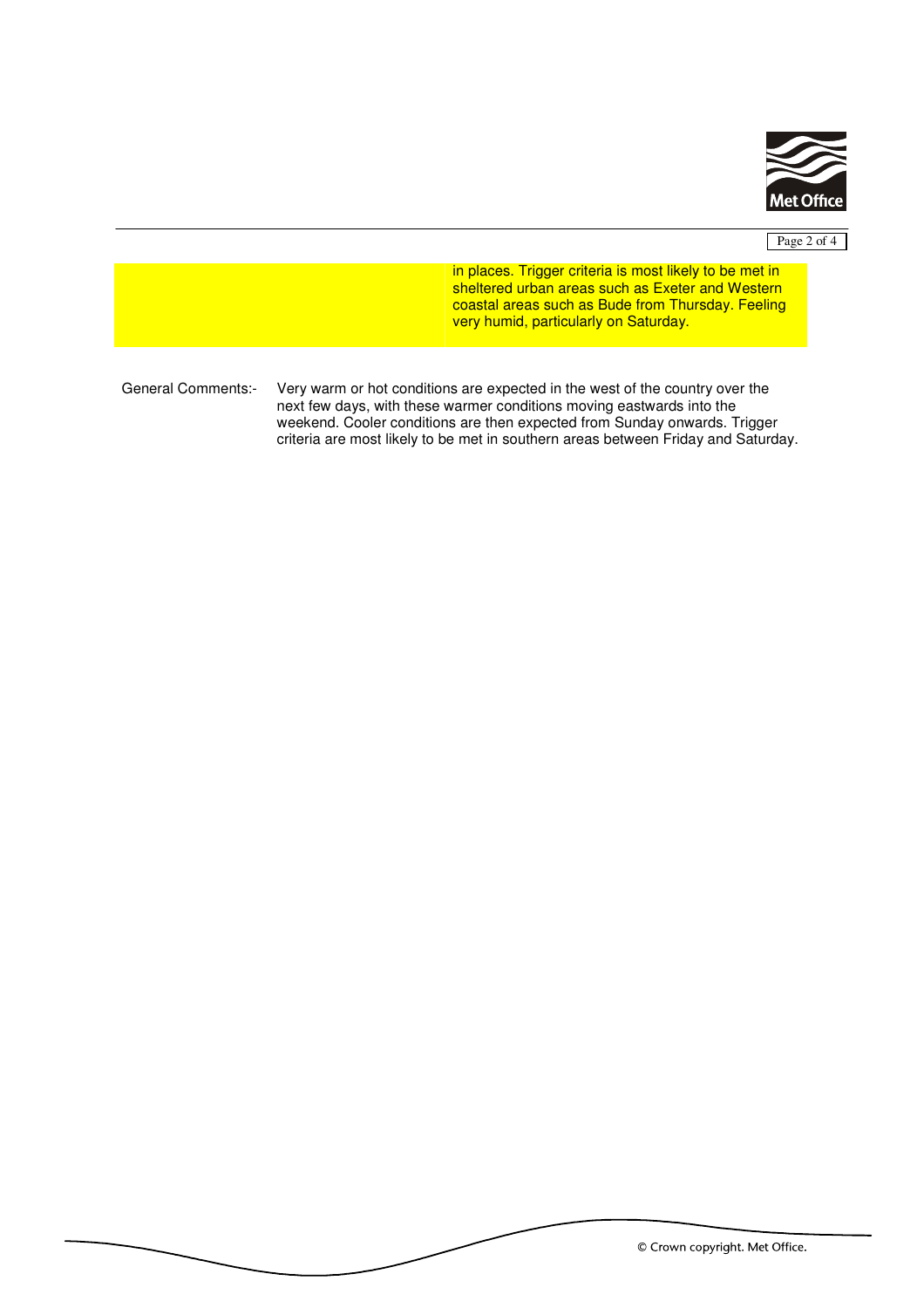

Page 3 of 4

Organisations providing health and social care should be aware of the advice and guidance set out in the Department of Health's Heatwave Plan, as to the actions necessary before and during a Level 2 or Level 3 heatwave. Specific advice to be followed by health care professionals, and the managers and staff of residential and nursing homes in the event of a heatwave is available from the Department of Health website **www.gov.uk/government/publications** and Public Health England's website **https://www.gov.uk/government/organisations/public-health-england**.

The **Heat-Health Watch Service** is designed to help healthcare professionals manage during periods of hot weather. The service acts as an early warning system forewarning of periods of high temperatures, which may affect the health of the UK public. Hot Weather Warnings are sent to the Chief Executive of every Health Trust provider of NHS commissioned care, Local Authority and Social Care Organisation in England. If you would like to add a colleague to receive these alerts, we would be grateful if you could set up an internal cascade within your organisation. If this is not possible, or you feel you are receiving the warnings in error please contact: For England - **enquiries@metoffice.gov.uk**

The Heat Health Watch Service operates in England from 1 June to 15 September each year, in association with Public Health England. This is the period when temperature thresholds are most likely to be reached. However, should thresholds for an alert be reached outside of this period, an extraordinary heat-health alert will be issued and stakeholders are advised to take the usual public health actions.